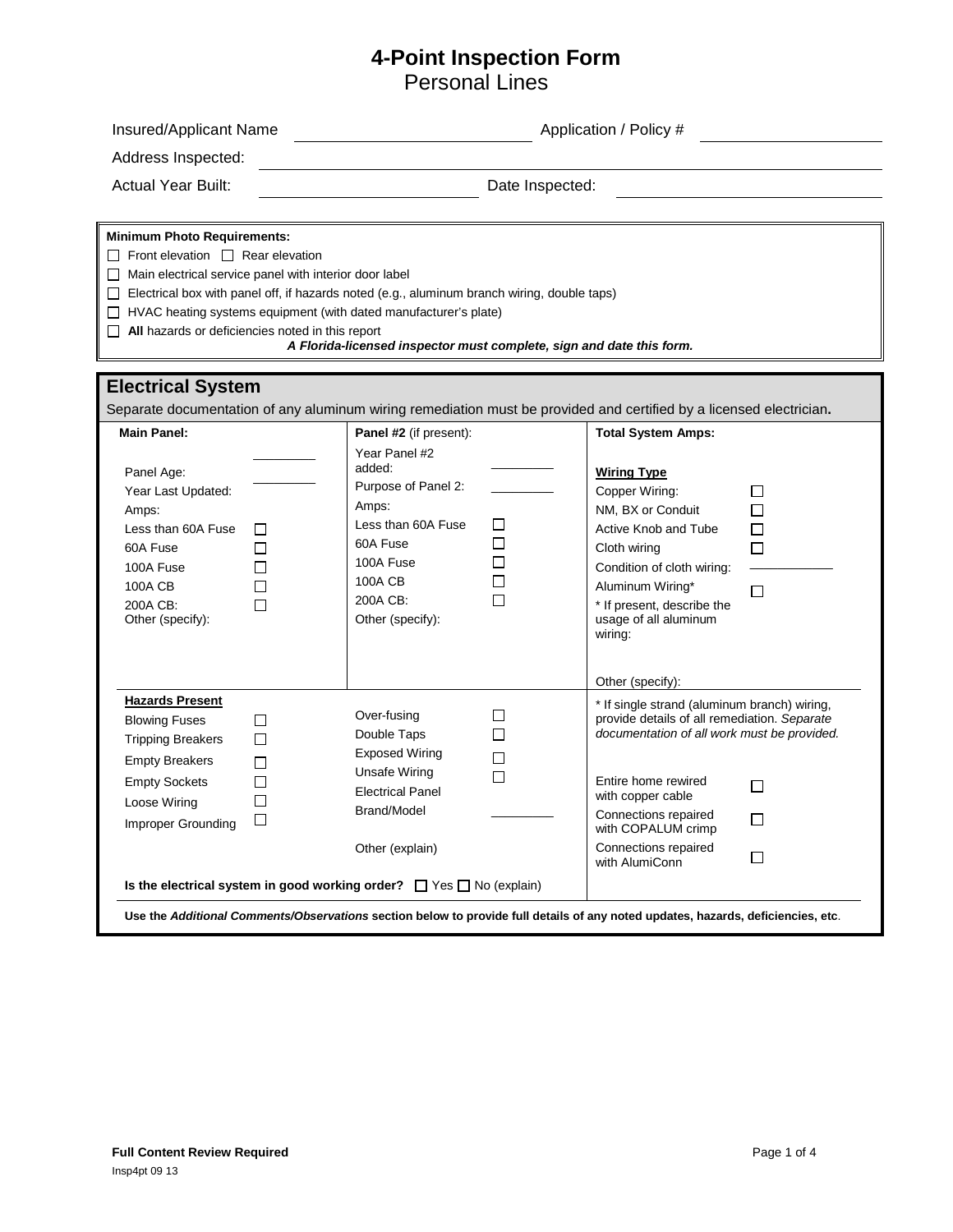# **4-Point Inspection Form**  Personal Lines

| Age of System:                                                                                                           | Year Last Updated:                                                                                                                      |                      | Central HVAC                                                                                       | $\Box$ Yes $\Box$ No |
|--------------------------------------------------------------------------------------------------------------------------|-----------------------------------------------------------------------------------------------------------------------------------------|----------------------|----------------------------------------------------------------------------------------------------|----------------------|
| Are the heating, ventilation and air<br>conditioning systems in good<br>working order?<br>$\Box$ Yes $\Box$ No (explain) | <b>Hazards Present</b><br>Wood-burning stove<br>or central gas<br>fireplace not<br>$\Box$ Yes $\Box$ No<br>professionally<br>installed? |                      | If not central.<br>indicate primary<br>heat source and fuel<br>type:<br>Is the source<br>portable? | IIYes □No            |
|                                                                                                                          | Space heater used<br>as primary heat<br>source?                                                                                         | $\Box$ Yes $\Box$ No |                                                                                                    |                      |

| Age of System:                                                                                                | Year Last Updated:                                                                                                                                                                                           |                                                                                                       | Deficiencies (check all that apply):                                                                                                               |  |
|---------------------------------------------------------------------------------------------------------------|--------------------------------------------------------------------------------------------------------------------------------------------------------------------------------------------------------------|-------------------------------------------------------------------------------------------------------|----------------------------------------------------------------------------------------------------------------------------------------------------|--|
| Type of Pipes<br>Copper:<br>$\Box$<br>PVC:<br>П<br>П<br>Galvanized:<br>П<br>Polybutylene:<br>Other (specify): | Is the plumbing system in good<br>working order?<br>$\Box$ Yes $\Box$ No<br>Use the Additional Comments/Observations section below to provide full details of any noted updates, hazards, deficiencies, etc. | Active leak<br>Indication of prior leak(s)<br>or cracked<br>Water heater (explain)<br>Other (explain) | П<br>П<br>Connections/Hoses leaking<br>П<br>П<br>П                                                                                                 |  |
| <b>Predominant Roof</b>                                                                                       | ROOF (With 2 roof photos, this section can take the place of the Roof Condition Certification Form.)<br><b>Secondary Roof</b>                                                                                |                                                                                                       |                                                                                                                                                    |  |
| <b>Covering Material:</b><br>Roof Age (years):<br>Remaining Useful Life:                                      | Covering Material:<br>Roof Age (years):<br>Remaining Useful Life:                                                                                                                                            |                                                                                                       | Any visible signs of damage<br>/ deterioration? (Describe<br>curling/ lifted/ loose/ missing<br>shingles or tiles, sagging or<br>uneven roof deck) |  |
| Date of Last Roofing Permit: -----------<br>Date of Last Update:                                              | Date of Last Roofing Permit:<br>Date of Last Update:                                                                                                                                                         |                                                                                                       | <b>Predominant Roof</b><br>$\Box$ Yes $\Box$ No<br>Secondary Roof<br>$\Box$ Yes $\Box$ No                                                          |  |

**for all roof coverings.**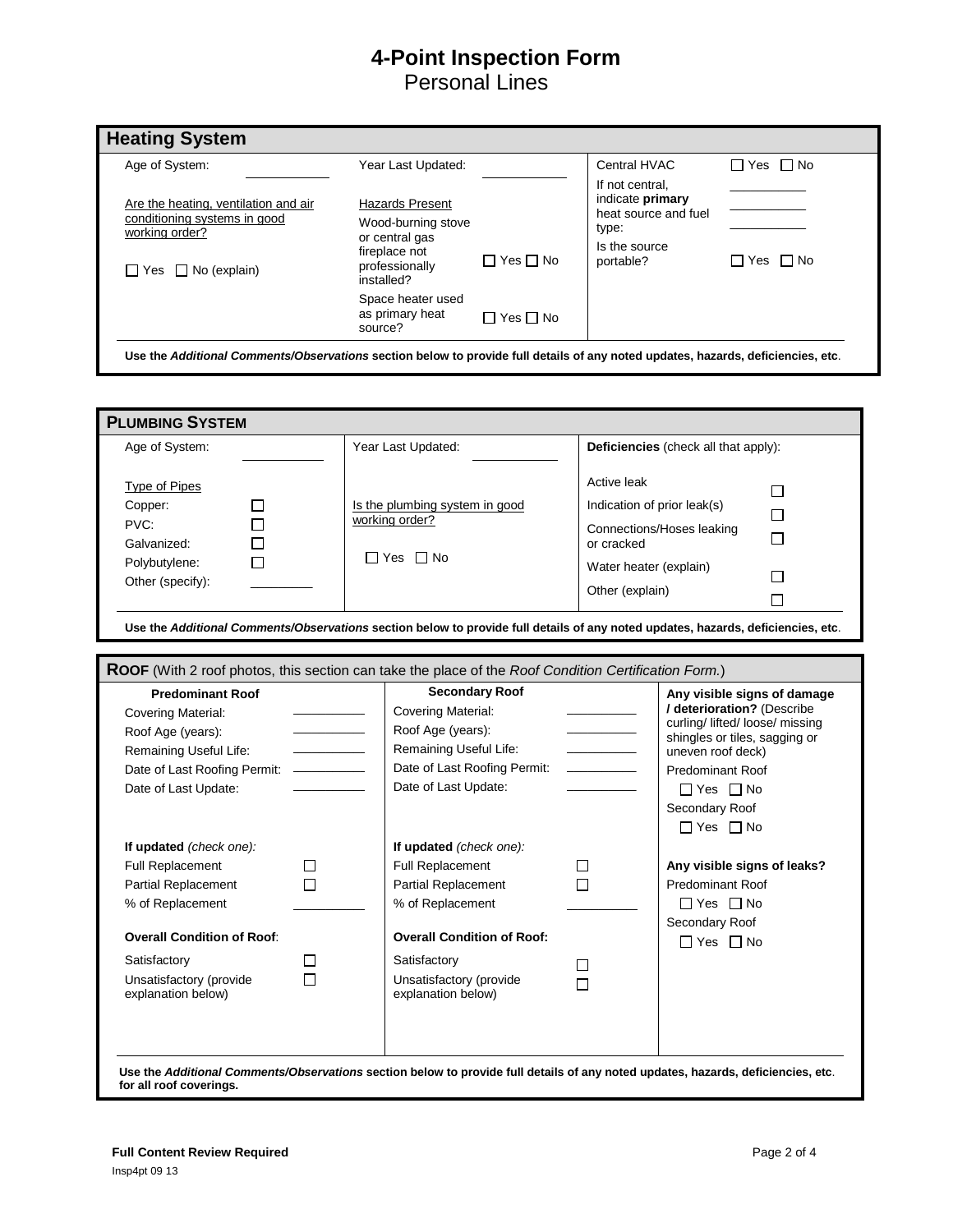## **4-Point Inspection Form**

Personal Lines

| Additional Comments/Observations (use additional pages as needed):                                                                                               |              |  |                |      |  |
|------------------------------------------------------------------------------------------------------------------------------------------------------------------|--------------|--|----------------|------|--|
|                                                                                                                                                                  |              |  |                |      |  |
|                                                                                                                                                                  |              |  |                |      |  |
|                                                                                                                                                                  |              |  |                |      |  |
|                                                                                                                                                                  |              |  |                |      |  |
| All 4-Point inspection Forms must be completed and signed by a verifiable Florida-licensed Inspector.<br>certify that the above statements are true and correct. |              |  |                |      |  |
| Sarin<br>Golumny                                                                                                                                                 |              |  |                |      |  |
| <b>Inspector Signature</b>                                                                                                                                       | <b>Title</b> |  | License Number | Date |  |

A 4-point inspection is required for all homeowner, dwelling and mobile home applications for properties more than 30 years old.

**Special Instructions:** The *4-Point Inspection Form* includes the minimum data needed for underwriting to properly evaluate a property application. While this specific form is not required, any other inspection submitted for consideration must include at least this level of detail to be acceptable.

#### **PHOTO REQUIREMENTS**

Photos must accompany each *4-Point Inspection Form*. The *minimum* photo requirements for a 4-Point inspection include:

- Front and rear elevations
- Open main electrical panel and interior door • Electrical box with the panel off when hazards
- HVAC heating system (with dated manufacturer's plate)
- are noted (e.g., aluminum branch wiring, double taps)
- *All* noted hazards or deficiencies

#### **ROOF REQUIREMENTS**

The *4-Point Inspection Form* may be accepted in lieu of the *Roof Condition Certification Form* if at least two photos of the roof are provided.

#### **INSPECTOR REQUIREMENTS**

To be accepted, all inspection forms must be completed, signed and dated by a Florida-licensed professional.

*Note*: Trade-specific, licensed professionals may sign off only on the *4-Point Inspection Form* section for their trade; e.g., a roofing inspector may sign off only on the roofing section of the form. Examples:

- A general, residential, or building contractor
- A building code inspector
- A registered architect
- A home inspector
- A professional engineer
- A building code official who is authorized by the state of Florida to verify building code compliance